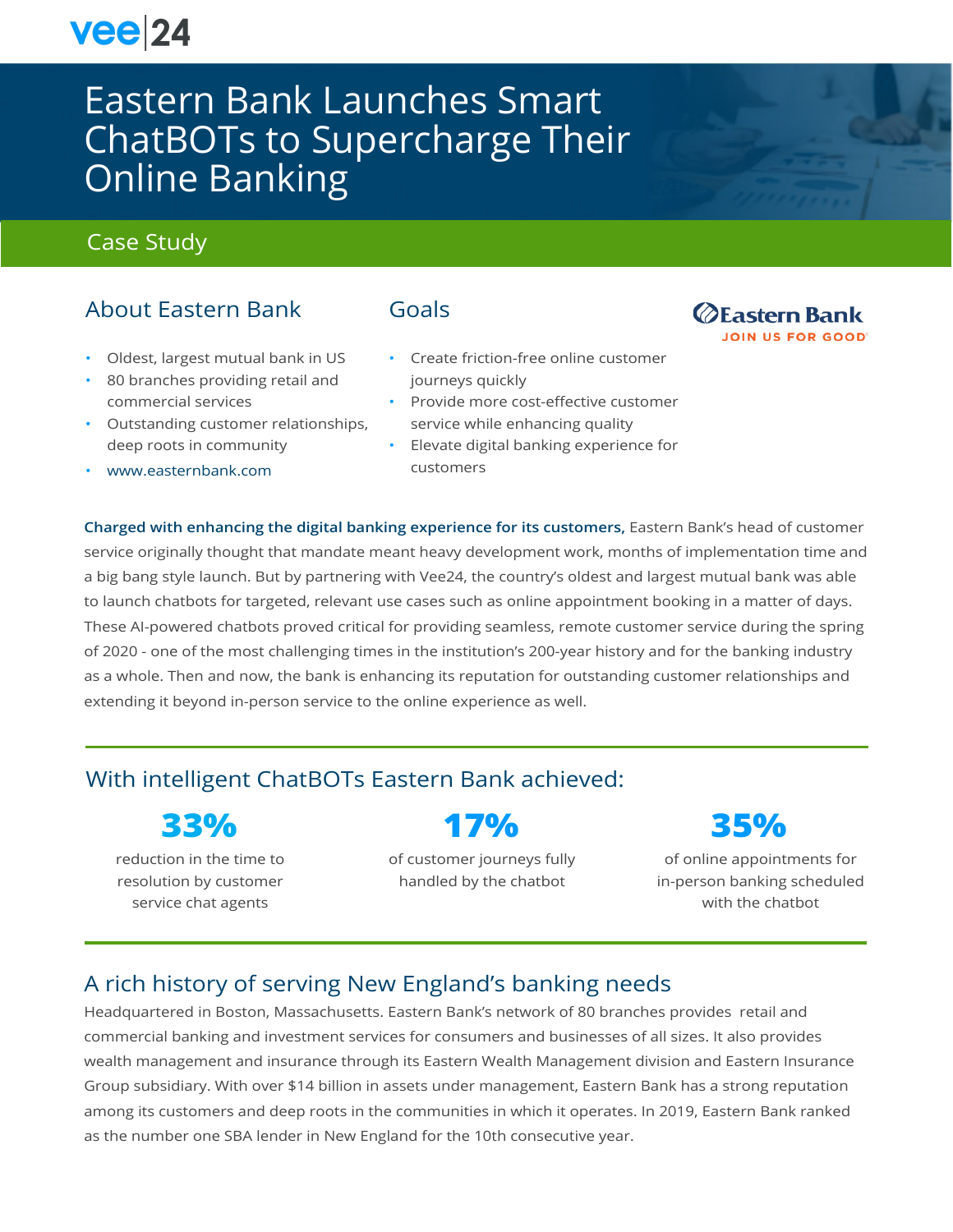*"People are thinking about bots being allencompassing, life-changing, corporate changing, 'this is going to change the face of everything'. But, if you think about what's really taking up time, creating friction for employees, creating friction for the customer, those customer journeys are what you go after. Stop trying to be the most innovative person in the universe and start with what really helps your customers."*

Heather Allen SVP, Director of Customer Service Center

### 200-year old bank meets 2020

Any survey about Eastern Bank has revealed its customers deep trust in the stability and financial presence of the bank, but we wanted to enhance our reputation as a digital service provider, according to Heather Allen, SVP, Director of Customer Service Center. With a mandate from the highest levels to try some new, more cost-effective ways to deliver customer service, Allen's team set out to build "the mother of all bots," thinking the AI technology would handle some 400 to 500 different customer service journeys. With limited digital know-how and resources, the process quickly became overwhelming.

With the support of Vee24, the team pivoted to think about how the technology can support customer journeys in another way - smaller, more agile smart bots, deployed for very specific use cases that could be spun-up very quickly and get smarter with deep learning.

"People are thinking about bots being allencompassing, life-changing, corporate changing, 'this is going to change the face of everything'. But, if you think about what's really taking up time, creating friction for employees, creating friction for the customer, those customer journeys are what you go after. Stop trying to be the most innovative person in the universe and start with what really helps your customers."

## Solving age-old customer experience problems with AIdriven technology

To optimize expensive call center resources, Eastern Bank focused initially on ways to decrease its call volume by enabling more self-service for online customers around specific questions and tasks. It felt that 10-12% of questions coming into the call center could be handled very effectively with information on the website – if only the customers could find it. Eastern Bank also wanted to encourage new customers to complete more banking tasks online. If their first digital interaction was positive, the thinking was, they would be more likely to stay there and complete more complex tasks online rather than rely on in-branch services. Thus, creating more convenience for the customer without impacting satisfaction and reducing operational costs for the bank.

## Chatbots prove essential to connecting people to the bank during shutdown

Because Vee24 chatbots sit at the browser level and do not require heavy lifting from IT, Eastern Bank was able to train and launch the bots in a matter of weeks, not months. And when, seemingly overnight, the global pandemic forced the shutdown of the branches for everything but appointment-based, critical transactions and business, Vee24 chatbots proved absolutely essential. With the branches closed, customers who absolutely needed inperson banking had to make appointments, while the rest of the bank's customers headed deeper online. The smart chatbots helped guide them. The bots:

Solved customer's issues entirely. The bots reliably pointed people to pages on the website for information and help regarding loans and government sponsored programs. Some 17% of customers found that the bot was able to handle every question they had.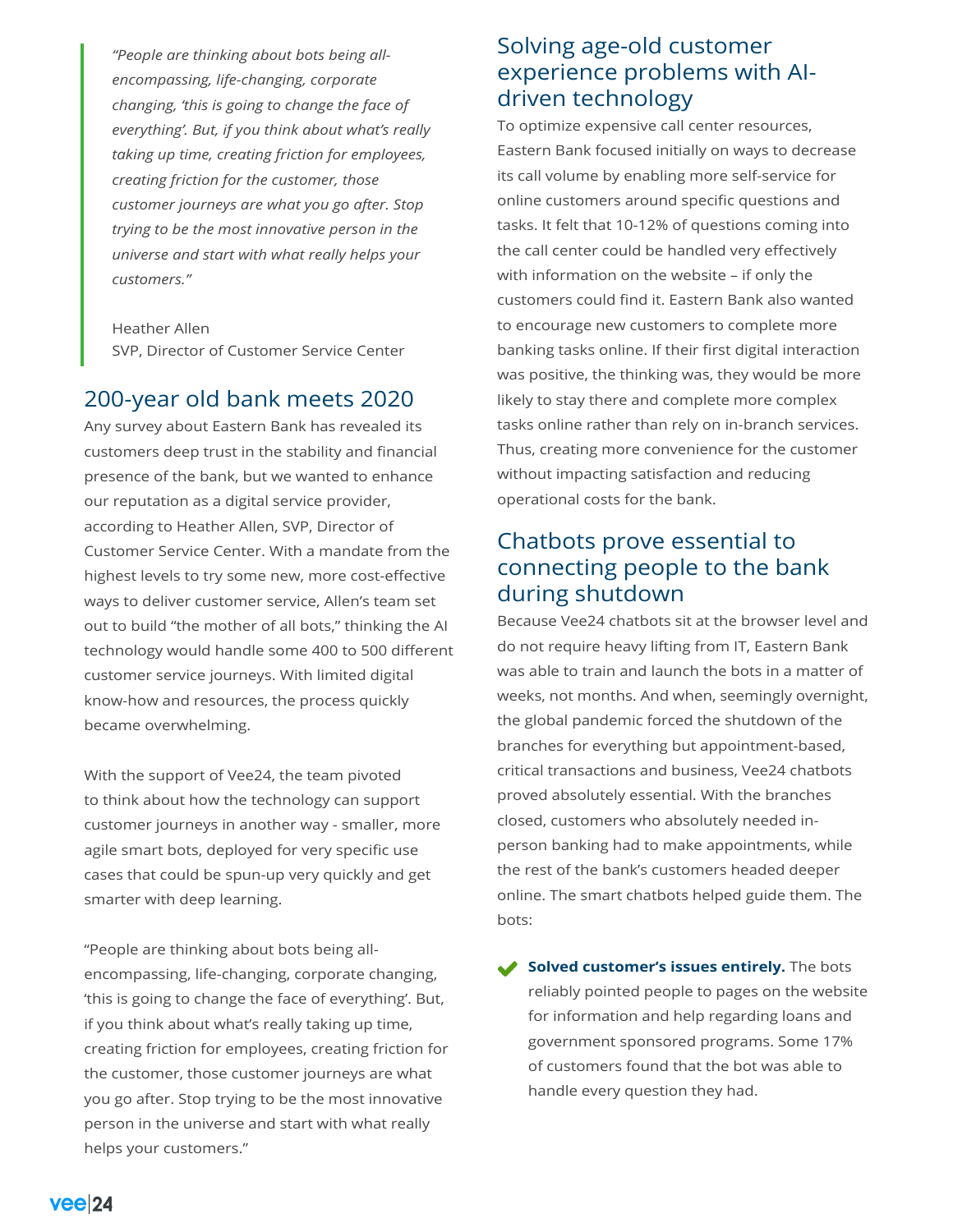**Booked online appointments, freeing up call center agents for complex tasks.** Within days, one-third of all of the appointments for inperson banking were booked with a bot, freeing up call center agents to handle more complex inquiries. On the flip side, customers avoided the frustration of waiting 20 minutes on the phone to book an appointment or answer a simple question.

**Shortened resolution time.** With the bot handling most of the initial queries up front and handing the 'conversation' script to the call center agent when live assistance was needed, customers were further along in the resolution process than they would have been without the chatbot. Average call handling time was reduced by 30% and customers did not have the annoyance of having to repeat the information.

## Confidence in chatbots soars, and ideas for new ones multiply

Seeing how quickly customers took to the bots and their levels of satisfaction with the technology as well as the operational results for the bank, other leaders brought more highly targeted use cases to Allen's team to support their specific area of the business. As interest in chatbots grew, more people across the bank were asking, "can the bot do this … promote this … tell people that?"

"It was very nice to be approached by my colleagues about different ways that bots can provide assistance," Allen said. "…With the pandemic, the bots really helped and demonstrated the power of automating parts of the customer journey. Now bots are known as a tool we can really use."

# Starting small makes a big difference to customers

Allen recommends starting with five to 10 use cases – areas where there is friction for employees or the customer. Eastern Bank relies on Vee24's team of experts to help define and refine those use cases, so that when the chatbots are launched, they properly leverage the right knowledgebases and are continuously learning to solve real-life customer issues.

"Don't think there's any use case that is too small. It's not a small thing to customers," Allen said. "Don't think of what the coolest thing you can launch is. Just think about what the most useful thing is. You'll be more disruptive by being tone-deaf, by launching this super cool thing when the customer is saying, 'I just want to replace a lost debit card."

What's more, continually revisiting the chatbot use cases and building on the experiences is important so that they continue to engage customers and provide support quickly and effectively.

"This is an iterative process. If someone doesn't own it, monitor it and keep in touch about trends, it can get stale," Allen said. "Vee24 has been great with pushing us toward that. You have to be participatory in this in a different way."

## Ready to take complex, traditionally in-person experiences, online

Allen now plans to introduce video banking with secure collaboration by turning on more Vee24 functionality including live video chat, co-browsing, and co-form fill, By taking on use cases that are typically paper-based and handled in person– things like walking through a mortgage loan application – the bank can offer an immersive customer experience that builds trust and brings the in-branch experience online.